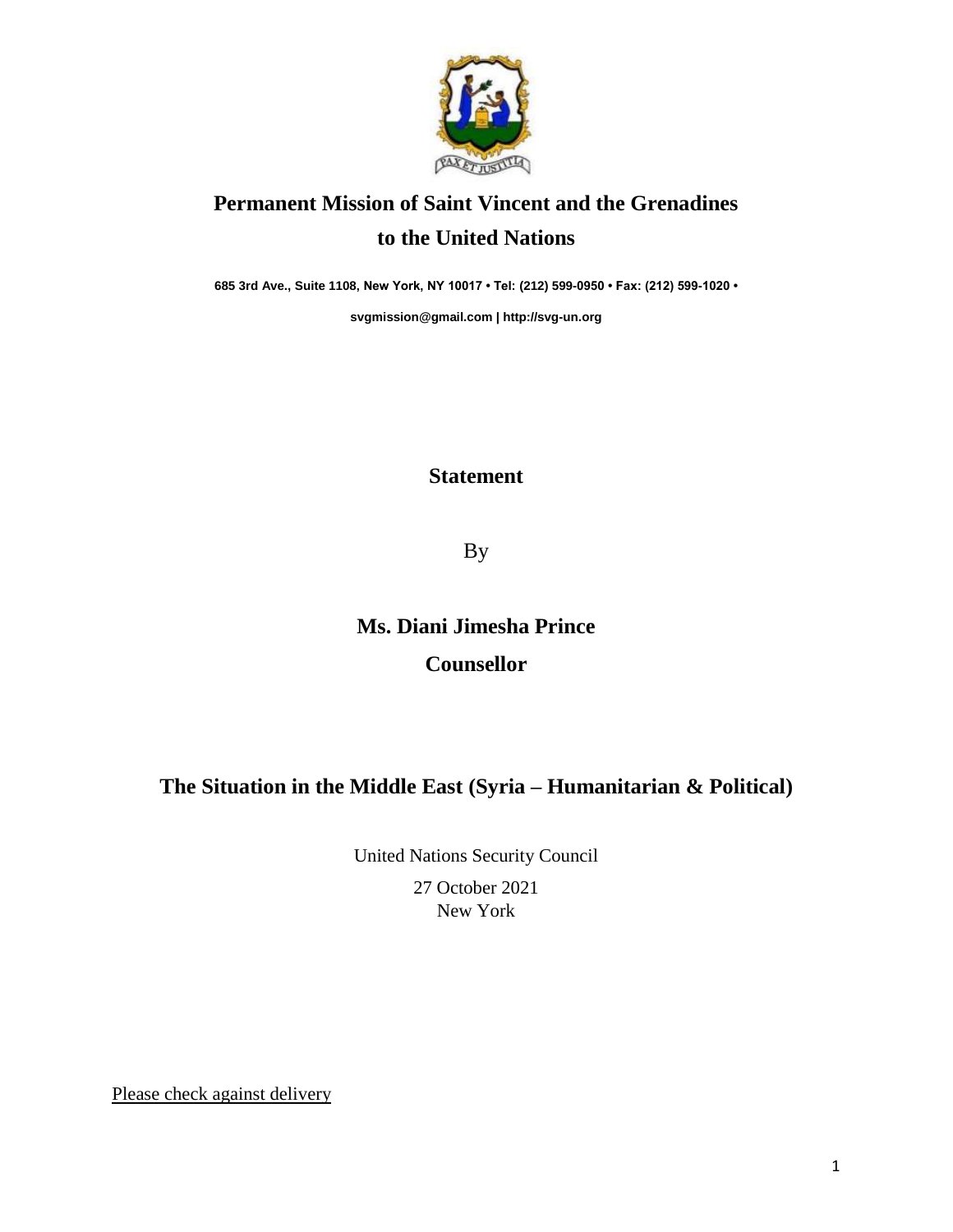Thank you, Mr. President, and I also thank Special Envoy Pedersen, Under-Secretary-General Griffiths and Ms. Albarouki for their briefings.

We remain extremely concerned by the security situation in Syria. The latest reports of hostilities are alarming, and they continue to compound an already dire humanitarian crisis. We firmly condemn all acts of violence, in particular recent attacks in Damascus and Idlib. We implore parties to the conflict to exercise maximum restraint and to fully commit to a nationwide ceasefire. The protection of civilians and civilian infrastructure is paramount, and we remind parties of their obligation to wholly comply with the principles enshrined in international law, including through the conduct of all military and counter-terrorism operations. Failure to do so constitutes a gross violation for which impunity should never be tolerated. The protection of civilians extends to those residing in displacement camps, such as Al Hol where insecurity persists. We reiterate that camp residents and humanitarian workers must be afforded safety and access to basic services.

The economic and water crises confine the Syrian people to a very perilous position as they have compounded food insecurity, shortages of other commodities and generated potential long-term humanitarian consequences. Record low water levels in the Euphrates, precipitated by the existential threat of climate change, in combination with other troubling factors such as the reduced operations of the Alouk water station, therefore demand immediate and sustained attention. Further, we cannot ignore the adverse impact of unilateral coercive measures on the civilian population, the work of humanitarian actors and the country's COVID-19 response. We echo our unyielding appeal for the lifting of these measures for the benefit of the Syrian people.

Practical steps must be taken to assist Syria and Syrians in need. Vulnerabilities are high and early recovery projects and activities, including the rehabilitation and reconstruction of civilian infrastructure are critical and must be tangibly supported by the international community and other partners. This is necessary to enhance the resilience of the Syrian people and to bolster the country's own national efforts to achieve its long-term development goals. We ought to be reminded that these projects are also an essential factor that will encourage the return of refugees and internally displaced persons to their places of origin.

Millions continue to be dependent on lifesaving aid in Syria and needs are growing rapidly and daily. Timely, safe and unhindered humanitarian access facilitated by the Cross-Border Mechanism remains critical to the response. However, the Mechanism in isolation cannot effectively and adequately meet the needs of all Syrians. The cross-line modality is therefore required to complement the Mechanism and it must be optimized and scaled up to enable greater access. We therefore urge parties to continue working together to expand this modality.